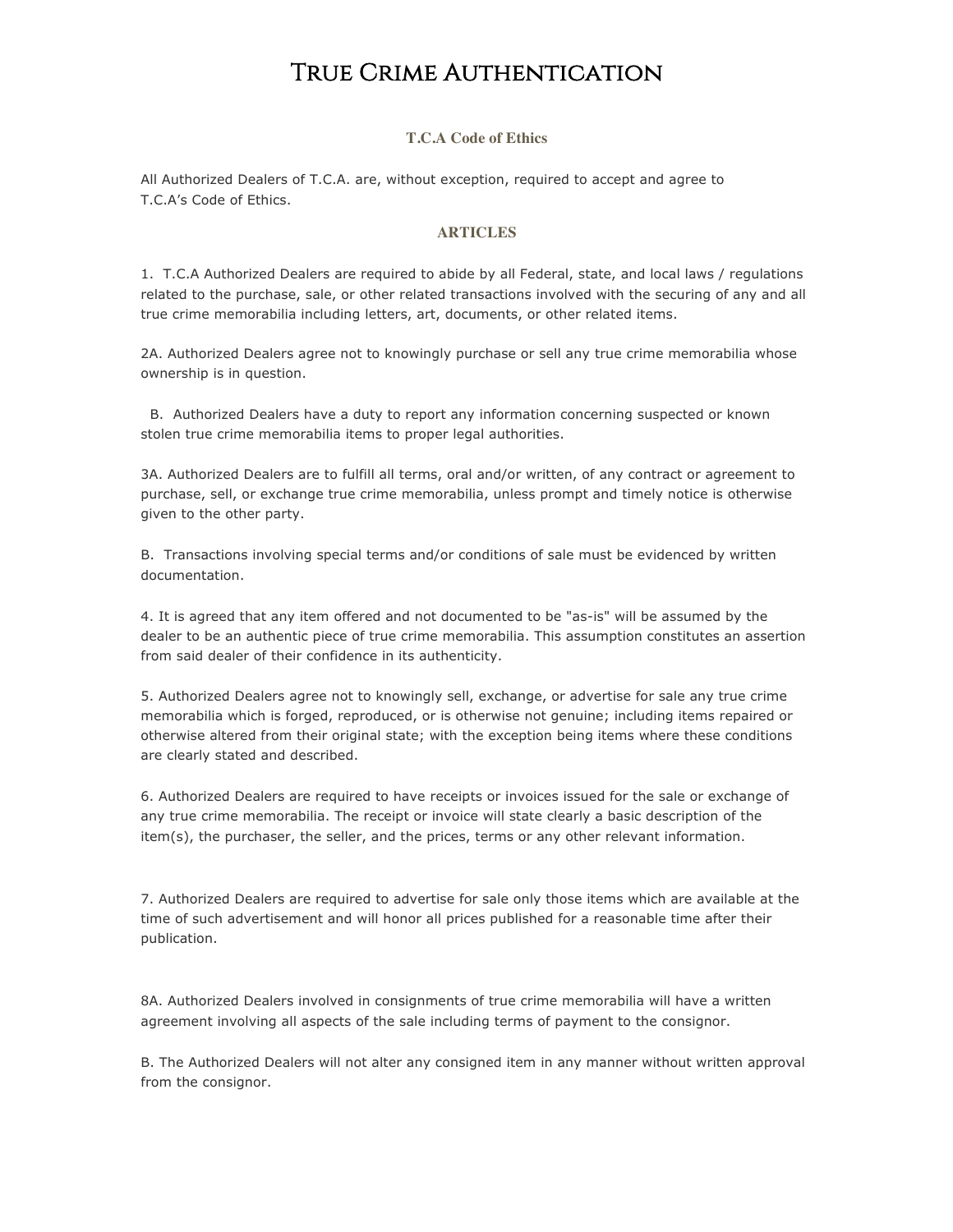## True Crime Authentication

9A. Authorized Dealers are required to refund the full purchase price of any true crime memorabilia at any time if lack of authenticity can be proven and proof of purchase is supplied.

B. Requests for an extension of time to return purchased or exchanged items shall be viewed as an acceptable reason for delay of refund for said material beyond the agreed-upon terms of the transaction.

C. It is understood that an item must be safely back in your possession before a refund can be issued.

D. Once an item has been returned, a refund will be issued within 24 hours.

E. This rule does not apply to "as-is" (as seen) material which has been properly documented under article (3) three.

10A. Authorized Dealers are responsible for true crime memorabilia sent to them for examination for possible purchase while they are in the dealers possession. The sender is to supply a complete listing of all items included in the package.

B. Should an offer to purchase prove to be unacceptable, the merchandise must be returned to the owner in the same or better manner than it was shipped.

11. Authorized Dealers are to provide the T.C.A their corporate or assumed names, as well and the names of the principals involved in businesses and full street address.

12A. Authorized Dealers are required to comply with all intellectual property laws, including state, federal, and common law, or risk expulsion from the T.C.A. Authorized Dealer program.

B. In order to prove a violation of intellectual property laws by an Authorized Dealer, tangible proof must be presented to show the member did so knowingly and willingly.

13A. True Crime Authentication reserves the right to fairly investigate any violations of this code of ethics.

B. Authorized Dealers making false or misleading statements to a T.C.A investigating team member are subject to expulsion from the Authorized Dealer Program.

14. T.C.A Authorized Dealers agree to display the T.C.A logo on their website. The visibility of our logo enhances customer confidence and cyclical marketability.

When using T.C.A's logo, please abide by the following terms and conditions:

- The T.C.A logo may not be recreated or modified in any way apart from it's original form.
- This logo must contain a hyperlink to truecrimeauthentication.com if this is not possible, a detailed explanation should be provided.